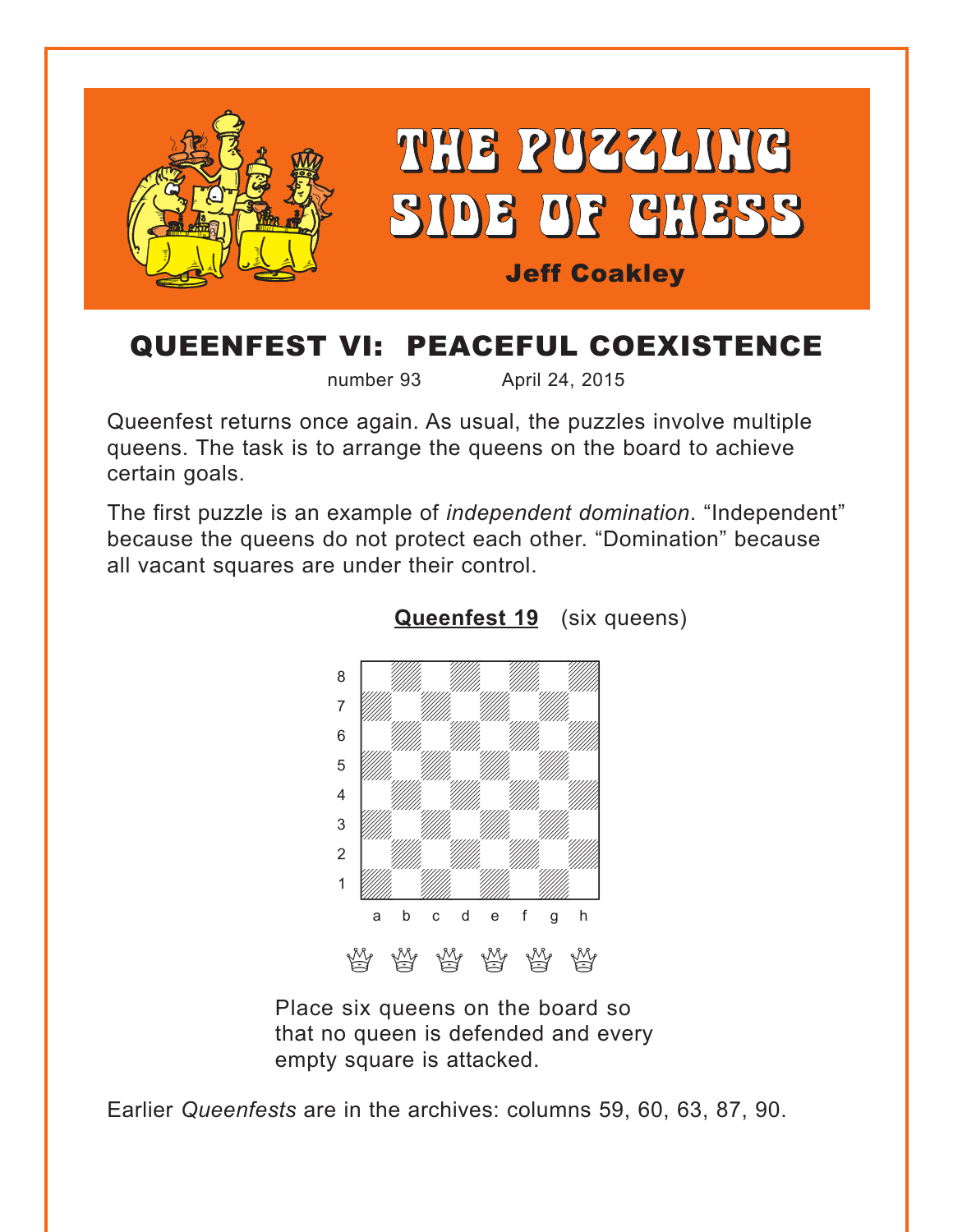<span id="page-1-0"></span>The next puzzle uses an equal number of white and black queens. Parts A and B were first presented in a 1999 article by Robert Bosch entitled *Peaceably Coexisting Armies of Queens*. Part C adds a pair of kings.



**[Queenfest 20](#page-5-0)** (no captures)

 $\bigotimes$   $\bigotimes$   $\bigotimes$   $\bigotimes$   $\bigotimes$   $\bigotimes$   $\bigotimes$   $\bigotimes$   $\bigotimes$   $\bigotimes$   $\bigotimes$   $\bigotimes$   $\bigotimes$   $\bigotimes$   $\bigotimes$   $\bigotimes$   $\bigotimes$   $\bigotimes$   $\bigotimes$   $\bigotimes$   $\bigotimes$   $\bigotimes$   $\bigotimes$   $\bigotimes$   $\bigotimes$   $\bigotimes$   $\bigotimes$   $\bigotimes$   $\bigotimes$   $\bigotimes$   $\bigotimes$   $\bigot$ **@@@@@@@** 

a b c d e f g h

- **20a.** Place eight white queens and eight black queens on the board so that no captures are possible.
- **20b.** Place nine white queens and nine black queens on the board so that no captures are possible.
- **20c.** Place one white king, nine white queens, one black king, and nine black queens on the board so that neither king is in check and no captures are possible.

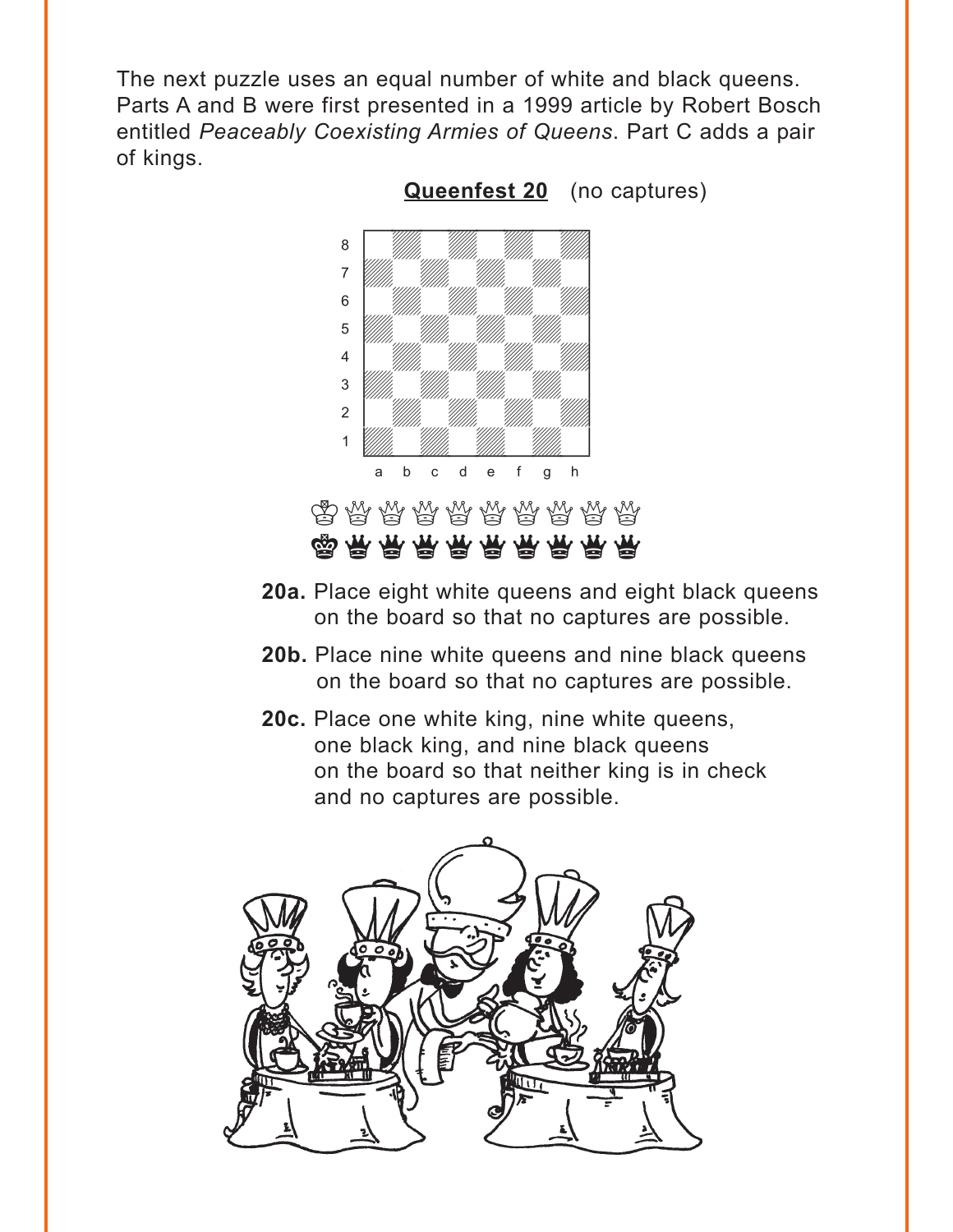<span id="page-2-0"></span>In previous columns, there were puzzles with up to eleven queens in which the task was to attack the fewest squares. We move on now to twelve queens.



Place twelve queens on the board so that the fewest squares are attacked.

Our final puzzle, with thirteen queens, has a unique solution.



**[Queenfest 22](#page-9-0)** (fewest attacked squares)

**[Queenfest 21](#page-7-0)** (fewest attacked squares)

Place thirteen queens on the board so that seven squares are not attacked.

QQQQQQ

The same task in different words: "Place thirteen queens on the board so that the fewest squares are attacked."

Next month, *Queenfest VII*.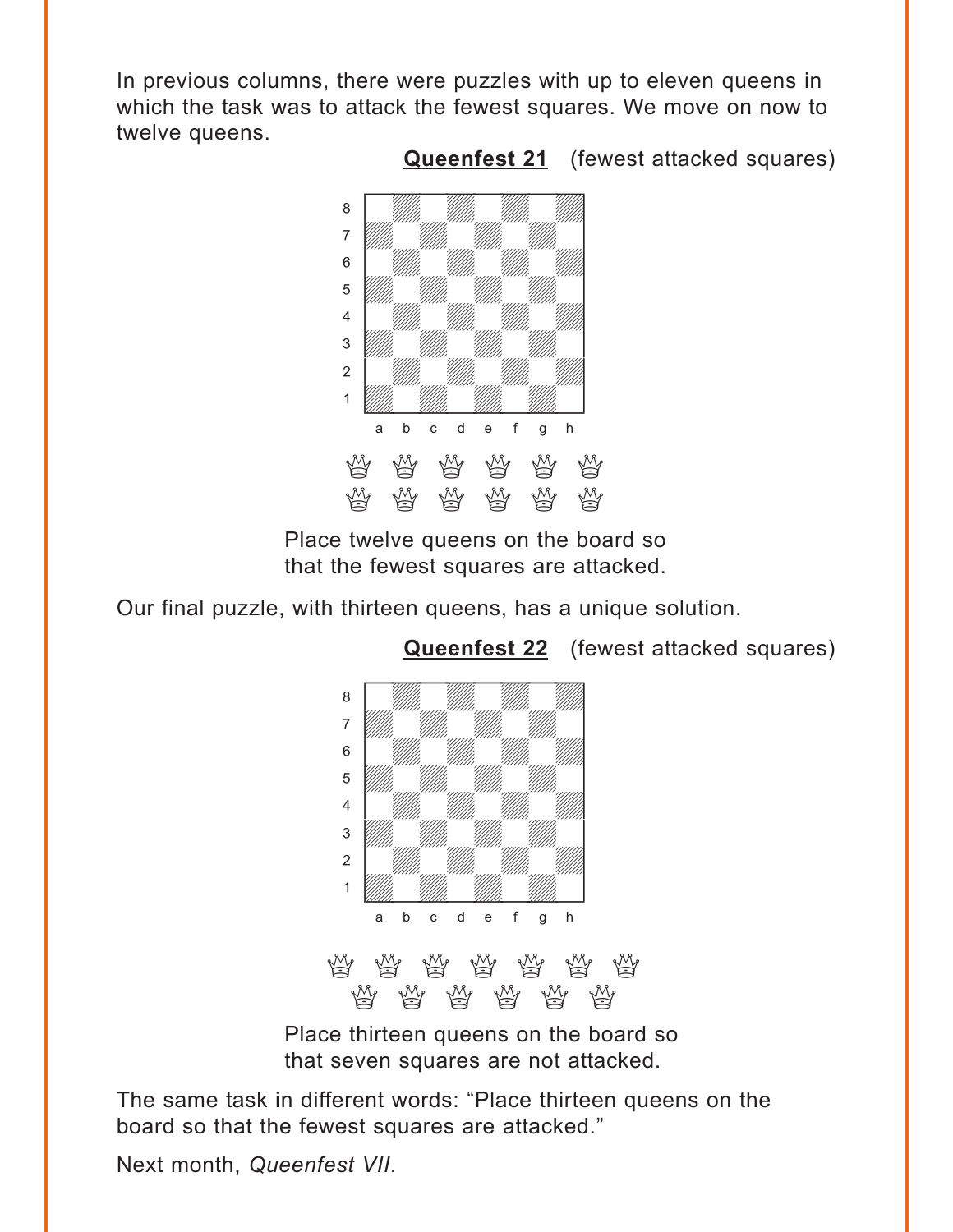<span id="page-3-0"></span>

*Mariya Muzychuk 2015 World Women's Chess Champion*

# **SOLUTIONS**

Puzzles 19, 20c, 21, 22 are by J. Coakley. 20c is from *Winning Chess Puzzles For Kids Volume 2* (2010), the others *ChessCafe.com* (2015). Solutions for 19, 21, 22 were generated and/or verified with Caisay 4.1.

*PDF hyperlinks*. You can advance to the solution of any puzzle by clicking on the underlined title above the diagram. To return to the puzzle, click on the title above the solution diagram.

### **[Queenfest 19](#page-0-0)** (six queens, independent domination)  $\begin{picture}(40,40) \put(0,0){\line(1,0){155}} \put(15,0){\line(1,0){155}} \put(15,0){\line(1,0){155}} \put(15,0){\line(1,0){155}} \put(15,0){\line(1,0){155}} \put(15,0){\line(1,0){155}} \put(15,0){\line(1,0){155}} \put(15,0){\line(1,0){155}} \put(15,0){\line(1,0){155}} \put(15,0){\line(1,0){155}} \put(15,0){\line(1,0){155}} \$ the Company of the Company of the Company of the Company of the Company of the Company of the Company of the Company of the Company of the Company of the Company of the Company of the Company of the Company of the Company  $\begin{bmatrix} 6 & 1 \ 1 & 1 \end{bmatrix}$ **b** William William William Company of the William Company of the William Company of the William Company of the William Company of the Company of the Company of the Company of the Company of the Company of the Company of t 4 William William William William  $\frac{1}{\sqrt{2}}$ 2 | *William William William William William William William William William William William William William William William William William William William William William William William William William William William W*  $\frac{1}{\sqrt{2}}$ a b c d e f g h

No queen is defended. Every empty square is attacked.

continued next page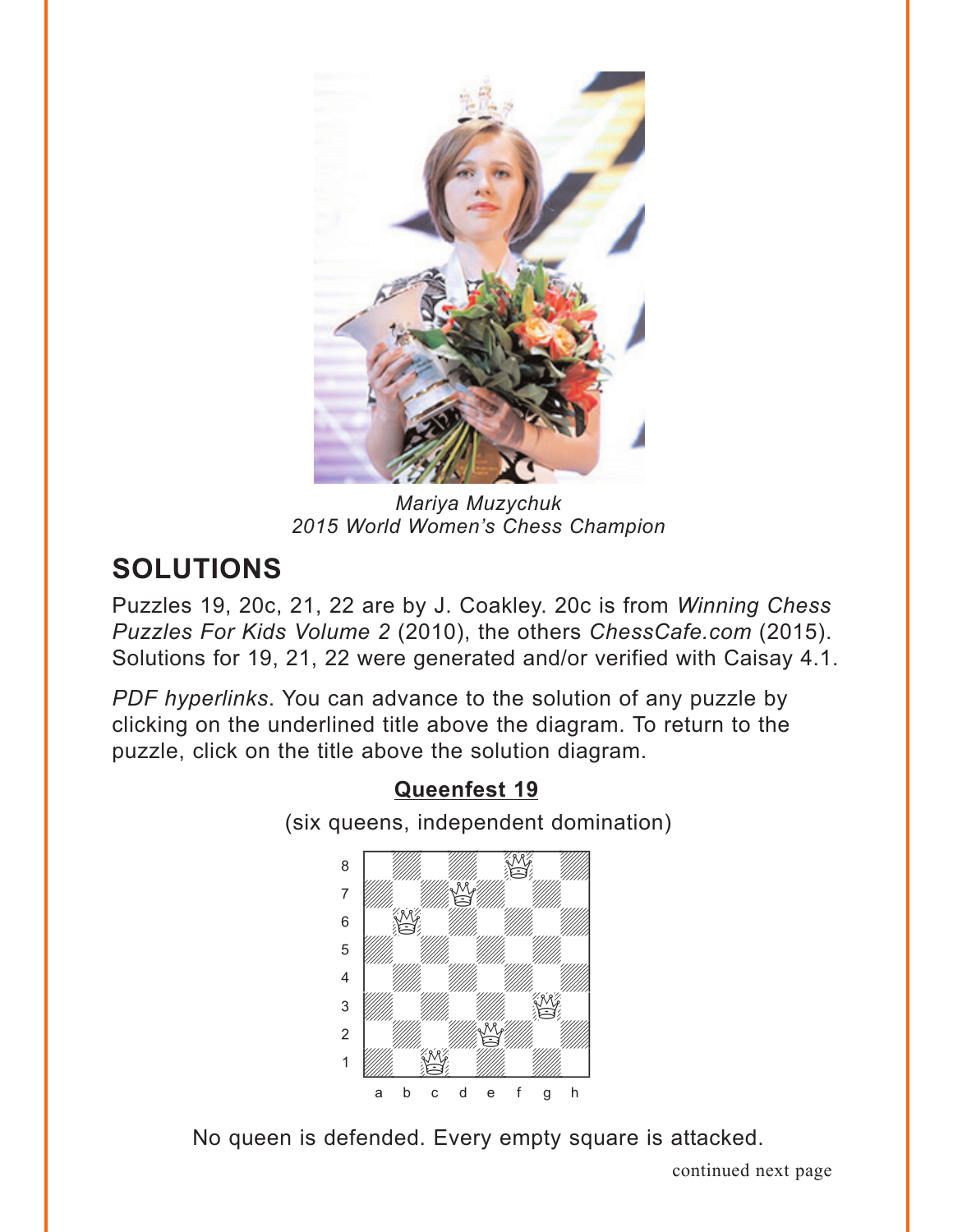There are 871 patterns. All have a queen on the edge of the board. Thirteen patterns are symmetrical (as in the diagram above). Two non-symmetrical positions are given below.



The thirteen symmetrical patterns. Qa3 Qb1 Qc7 Qf2 Qg8 Qh6 Qa3 Qb1 Qd7 Qe2 Qg8 Qh6 Qa4 Qb1 Qd6 Qe3 Qg8 Qh5 Qa4 Qb1 Qc7 Qf2 Qg8 Qh5 Qa4 Qb1 Qd2 Qe7 Qg8 Qh5 Qa5 Qb1 Qd7 Qe2 Qg8 Qh4 Qa5 Qb1 Qd6 Qe3 Qg8 Qh4 Qa6 Qb1 Qd2 Qe7 Qg8 Qh3 Qa6 Qb1 Qc7 Qf2 Qg8 Qh3 Qb1 Qc5 Qd7 Qe2 Qf4 Qg8 Qa4 Qb6 Qc1 Qf8 Qg3 Qh5 Qb6 Qc1 Qd7 Qe2 Qf8 Qg3 (first diagram) Qb6 Qc4 Qd1 Qe8 Qf5 Qg3

For a tougher challenge, try the same task with five queens. The solution, published by Carl Jaenish in 1863, can be found in column 6.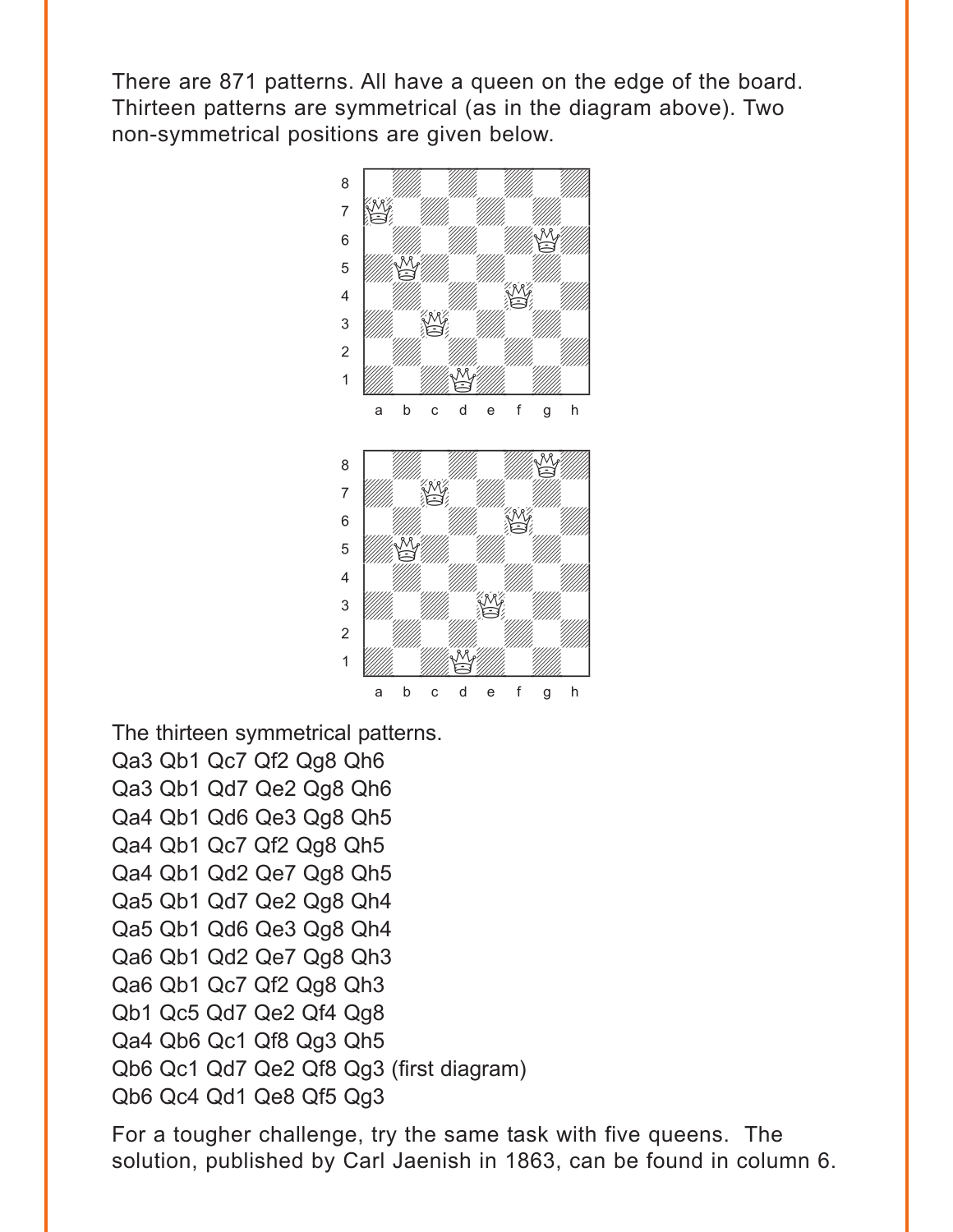<span id="page-5-0"></span>

Eight queens of each colour, no possible captures.

There are many solutions. The following diagram is from Winning Chess Puzzles For Kids Volume 2 (2010).

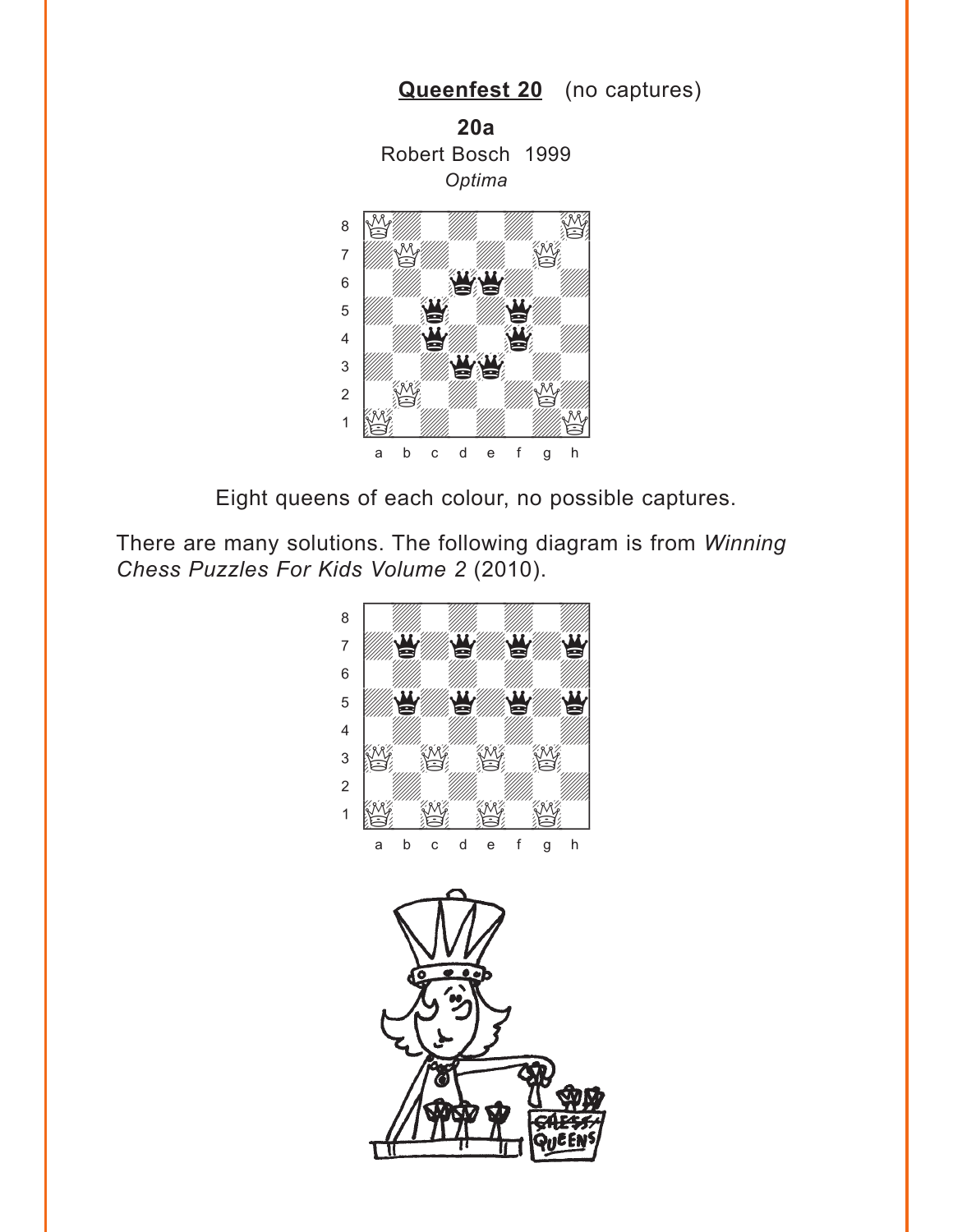

Nine queens of each colour, no possible captures.

There are many solutions. The one given below has an unusual symmetry.



Nine queens of each colour, no possible captures.

The original source for "Peaceably Coexisting Armies of Queens" is *Optima*, the bulletin of the *Mathematical Programming Society* at the University of Florida.

The same task with ten queens of each colour is impossible.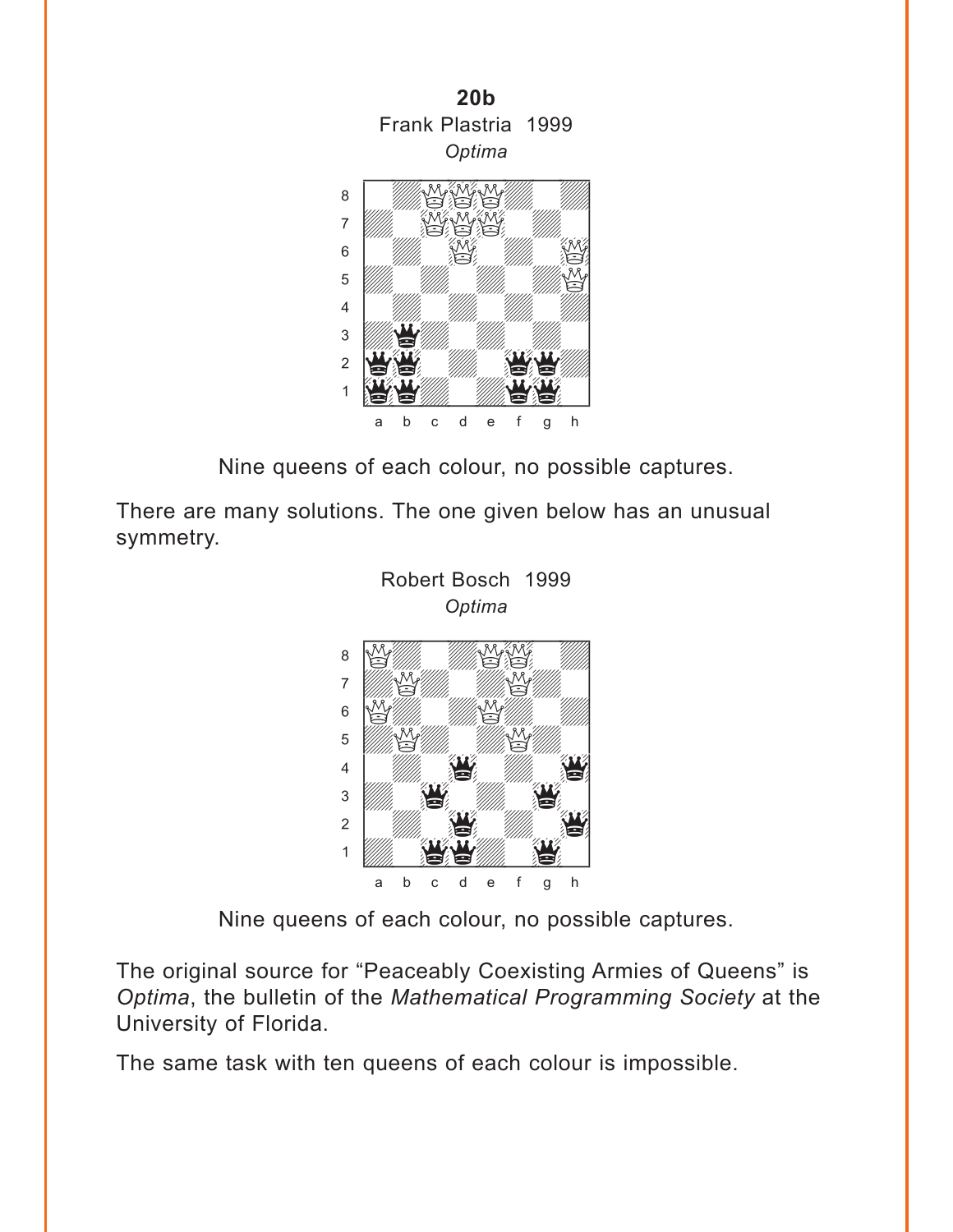<span id="page-7-0"></span>

 $20c$ 

Nine queens and one king of each colour, with neither king in check and no possible captures.

There are many solutions.



**Queenfest 21** (fewest attacked squares)



Twelve queens, 57 squares attacked.

The seven squares marked in orange are not attacked.

continued next page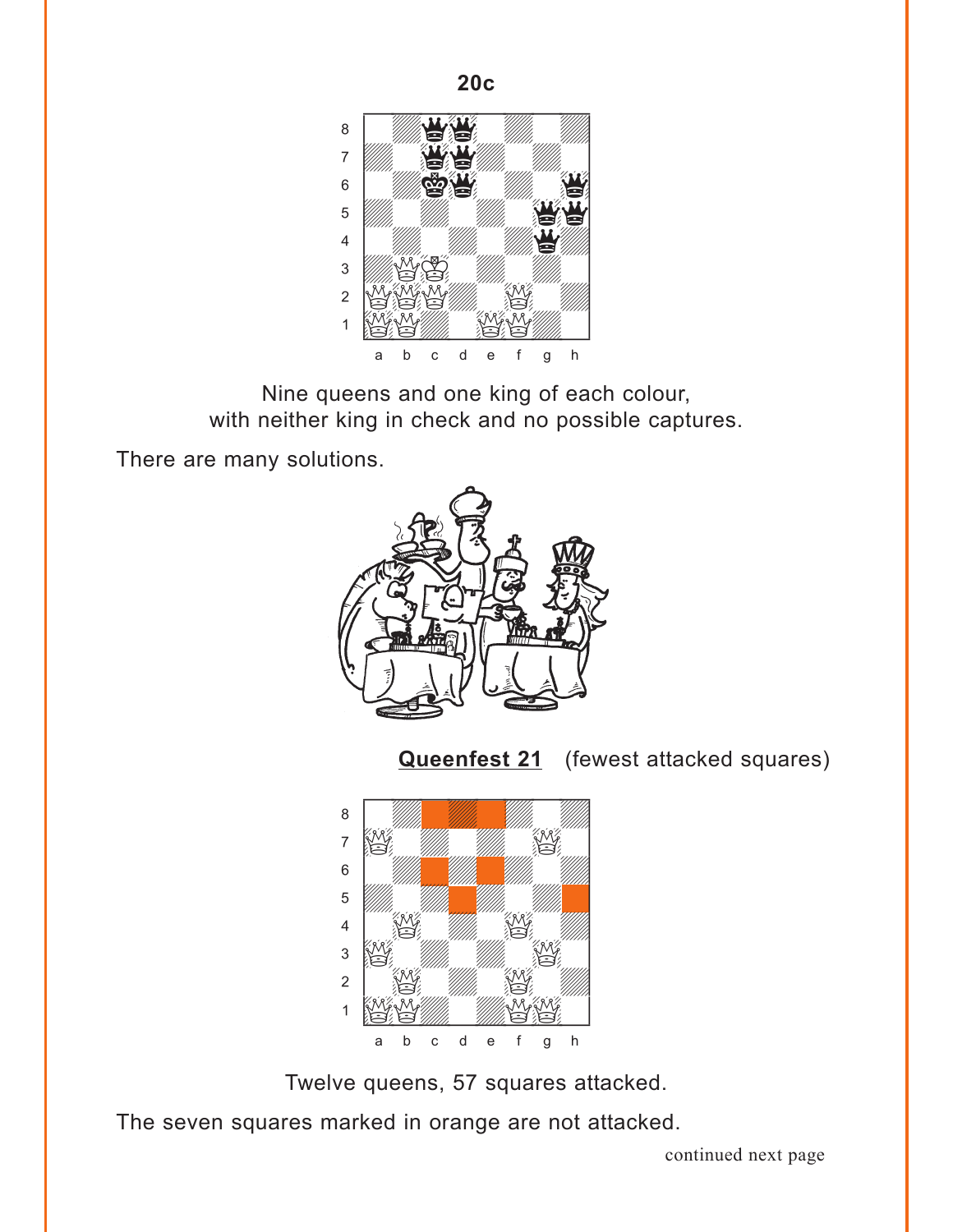There are thirty-three patterns. Twenty are listed here. The other thirteen are generated by removing any piece from the thirteen queen pattern in *queenfest 22*. Asterisks indicate symmetry.

Qa1 Qa3 Qa7 Qb1 Qb2 Qb4 Qf1 Qf2 Qf4 Qg1 Qg3 Qg7 (first diagram)

Qa2 Qa5 Qa7 Qb1 Qb3 Qb7 Qc2 Qd1 Qd3 Qd5 Qg1 Qg2 Qa2 Qa4 Qa7 Qb1 Qb5 Qb7 Qc2 Qc4 Qe1 Qe2 Qe4 Qg1 Qb4 Qb5 Qb6 Qc5 Qc7 Qd3 Qd6 Qd7 Qe3 Qe7 Qf4 Qf5 \* (second diagram)

Qa3 Qa4 Qb1 Qb4 Qd1 Qd3 Qe1 Qe2 Qe4 Qf1 Qf2 Qf3 Qa3 Qa4 Qb4 Qb5 Qd1 Qd2 Qe1 Qe2 Qe4 Qf1 Qf2 Qf3 Qa3 Qa4 Qa5 Qc1 Qc5 Qd1 Qd2 Qe1 Qe2 Qe3 Qf1 Qf2 Qa1 Qa3 Qa7 Qb1 Qb2 Qb7 Qc2 Qc3 Qc7 Qd3 Qf1 Qf2 Qa3 Qa4 Qb1 Qb4 Qb5 Qd1 Qd2 Qd3 Qe1 Qe2 Qe3 Qe4 Qa2 Qa3 Qa4 Qb3 Qb4 Qb5 Qd1 Qd2 Qd5 Qe1 Qe2 Qe3 Qa2 Qa3 Qa4 Qd1 Qd2 Qd5 Qe1 Qe2 Qe3 Qf1 Qf2 Qf3 Qa3 Qa4 Qa5 Qc1 Qc2 Qc5 Qd1 Qd2 Qd3 Qe1 Qe2 Qe3 Qa3 Qa4 Qa5 Qb4 Qb5 Qc1 Qc5 Qd1 Qd2 Qe1 Qe2 Qe3 \* (third diagram)

Qa3 Qa4 Qa5 Qb1 Qb4 Qb5 Qc1 Qc5 Qd1 Qd3 Qe1 Qe3 Qa2 Qa3 Qa4 Qb3 Qb4 Qb5 Qe1 Qe2 Qe3 Qf1 Qf2 Qf3 Qa2 Qa3 Qa4 Qb1 Qb3 Qb4 Qe1 Qe2 Qe4 Qf1 Qf2 Qf3 Qa1 Qa3 Qa4 Qb2 Qb4 Qd1 Qd4 Qe1 Qe2 Qf1 Qf2 Qf3 Qa1 Qa2 Qa3 Qb2 Qb3 Qb4 Qd1 Qd4 Qe1 Qe2 Qf1 Qf2 Qa1 Qa2 Qb1 Qb2 Qb3 Qc2 Qc3 Qc4 Qf1 Qf2 Qg1 Qg2 Qa1 Qa2 Qa3 Qa4 Qb2 Qb3 Qb4 Qe1 Qe2 Qf1 Qf2 Qf3



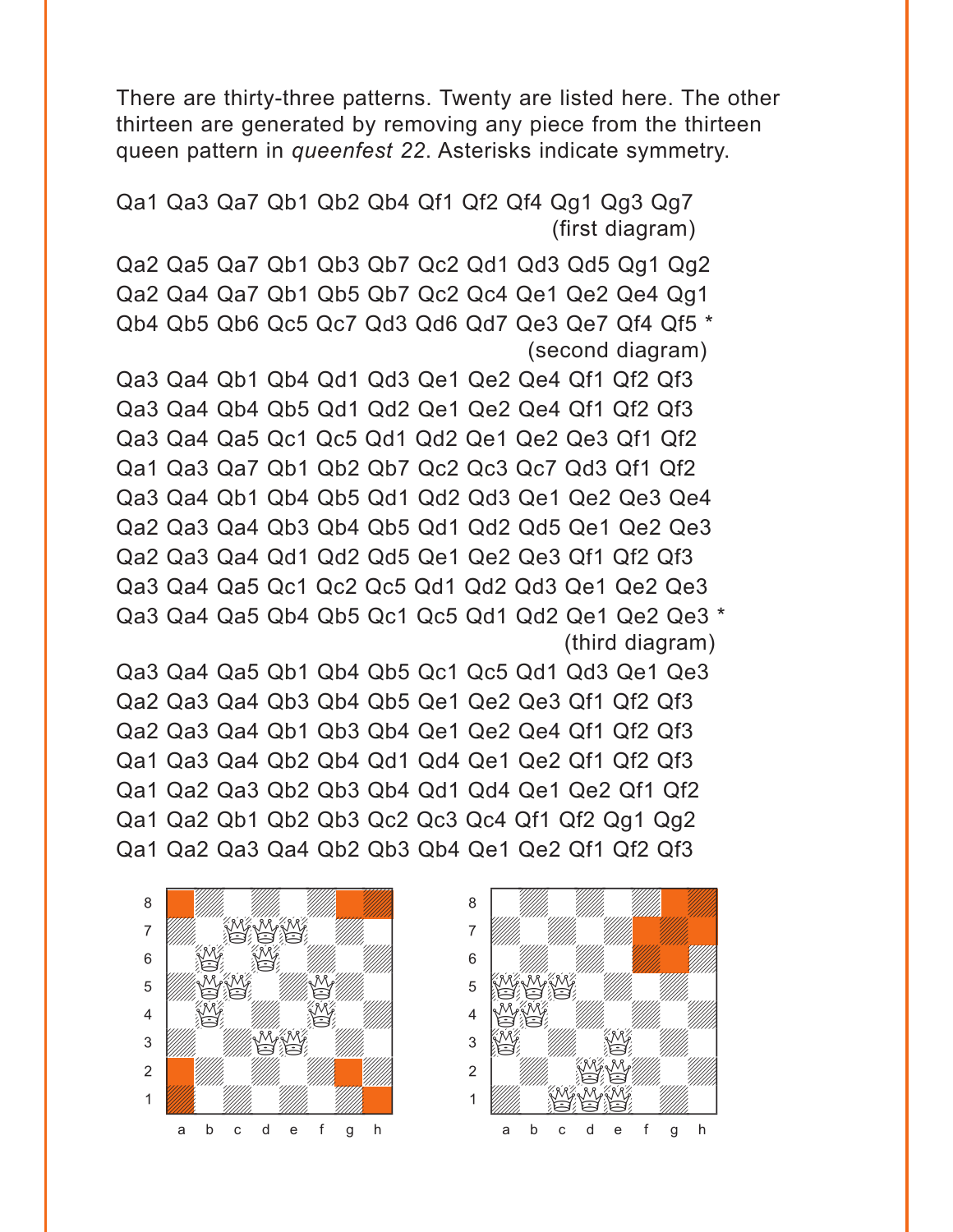### **[Queenfest 22](#page-2-0)** (fewest attacked squares)

<span id="page-9-0"></span>

Thirteen queens, 57 squares attacked. Seven squares are not attacked (marked in orange).

This unique pattern exactly corresponds to the unique pattern for **seven** queens with **thirteen** unattacked squares. See *queenfest 08* in column 63.

[A similar problem by Danish composer Vilhelm Ropke (1892-1978), published in Skakbladet in 1944, had this stipulation:

"Place 13 white queens and 7 black queens on the board so that no queen is attacked by a queen of the opposite colour."

The solution is the same, with black queens placed on the orange squares.

An updated Queenfest chart is given on the next page. Asterisks indicate unique patterns.

Values for most and fewest moves with twelve and thirteen queens have been included. Each of these four tasks has a unique solution. They are also the only values in the chart which have not been verified by computer. Computation time is several months!?

I believe my findings are accurate. But cook me if you can!

Twelve queens, 236 moves.

Qa5 Qb2 Qb7 Qc4 Qd1 Qd6 Qe3 Qe8 Qf5 Qg2 Qg7 Qh4 All queens are a knight-jump apart. The pattern is symmetrical.

Twelve queens, 68 moves.

Qa1 Qa2 Qa3 Qb1 Qb2 Qb3 Qc1 Qc2 Qc3 Qd1 Qd2 Qd3 The pattern is symmetrical.